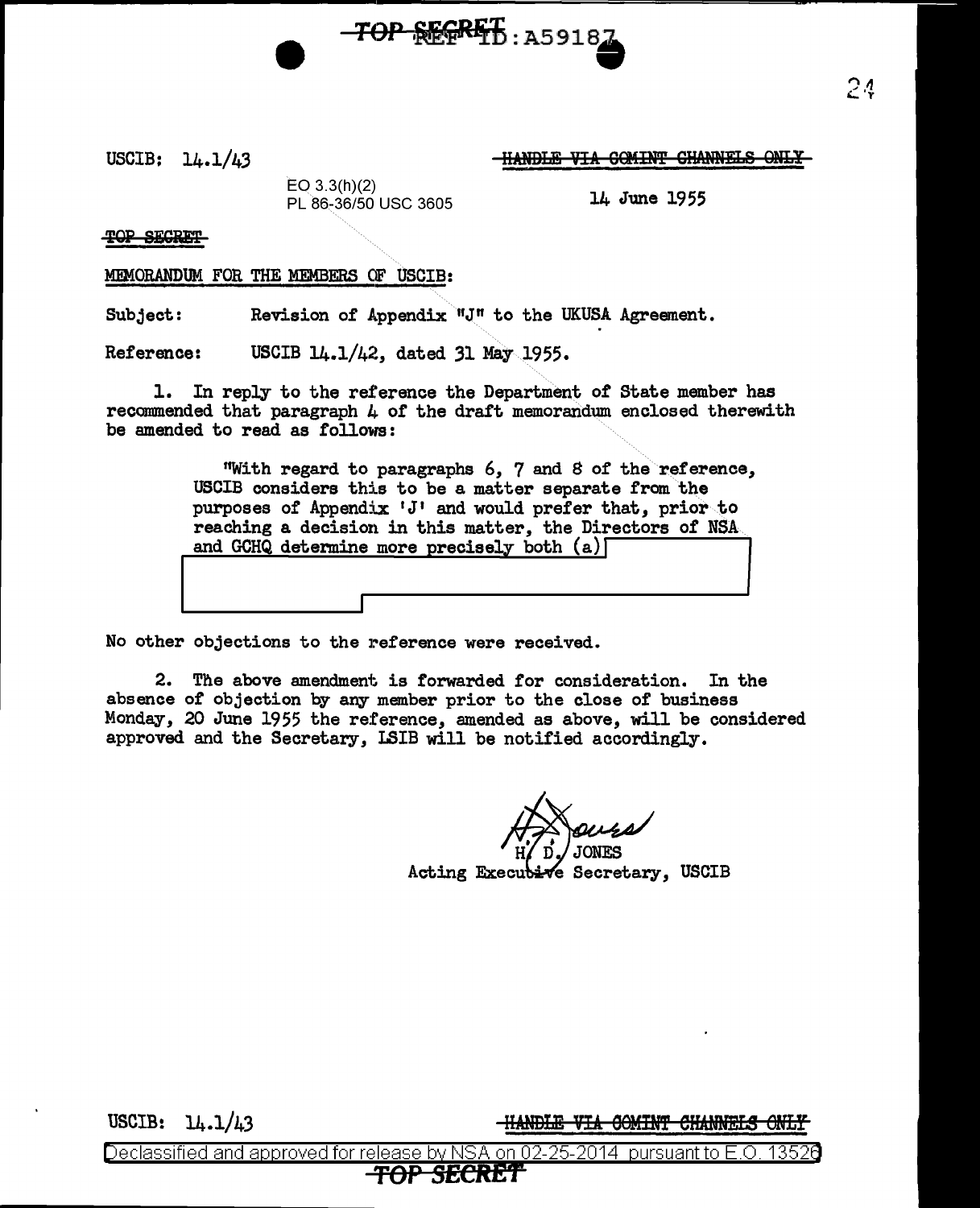

USCIB: 14.1/42

<sup>~</sup>.. - .. ,

HANDLE VIA GOMINT CHANNELS ONLY

31 May 1955

## $\overline{r}$  of SECRET – U.S. EYES ONLY EQ 3.3(h)(2)

MEMORANDUM FOR THE MEMBERS OF USCIB:

PL 86-36/50 USC 3605

Subject: Revision of Appendix "J" to the UKUSA Agreement.

References: (a) USCIB  $14.1/41$  of 18 May 1955. (b) USCIB 14.1/40 of 27 April 1955.

1. At its 30th meeting on 26 May 1955 USCIBEG considered the references with particular regard to the points raised in reference  $(a)$ .

2. USCIBEC concluded that the Draft Appendix  $"J"$  and its Annexure "Jl" enclosed with reference (b) should be approved subject to the editorial corrections and understandings indicated in the comments contained in reference (a).

3. With regard to the CIA comment in reference (a) concerning the accrediting of a "senior U.S. representative for conducting liaison with Australia and New Zealand", USCIBEC agreed that any such SUSLO should have the same functions with regard to COMINT liaison in Australia and New Zealand as does SUSLO, London with regard to such liaison in the U.K. except that the accreditation of SUSLO, Melbourne should not include any implication of accreditation as the representative of USCIB to an Australian or New Zealand COMINT Board. Instead, SUSLO, Melbourne\ should perform his functions for USCIB as prescribed in pertinent paragraphs of SECTION IV of USCIB Directive #12 with LSIB remaining the cognizant foreign COMINT Board.

USCIB: 14.1/42

HANDLE VIA COMINT CHANNELS ONLY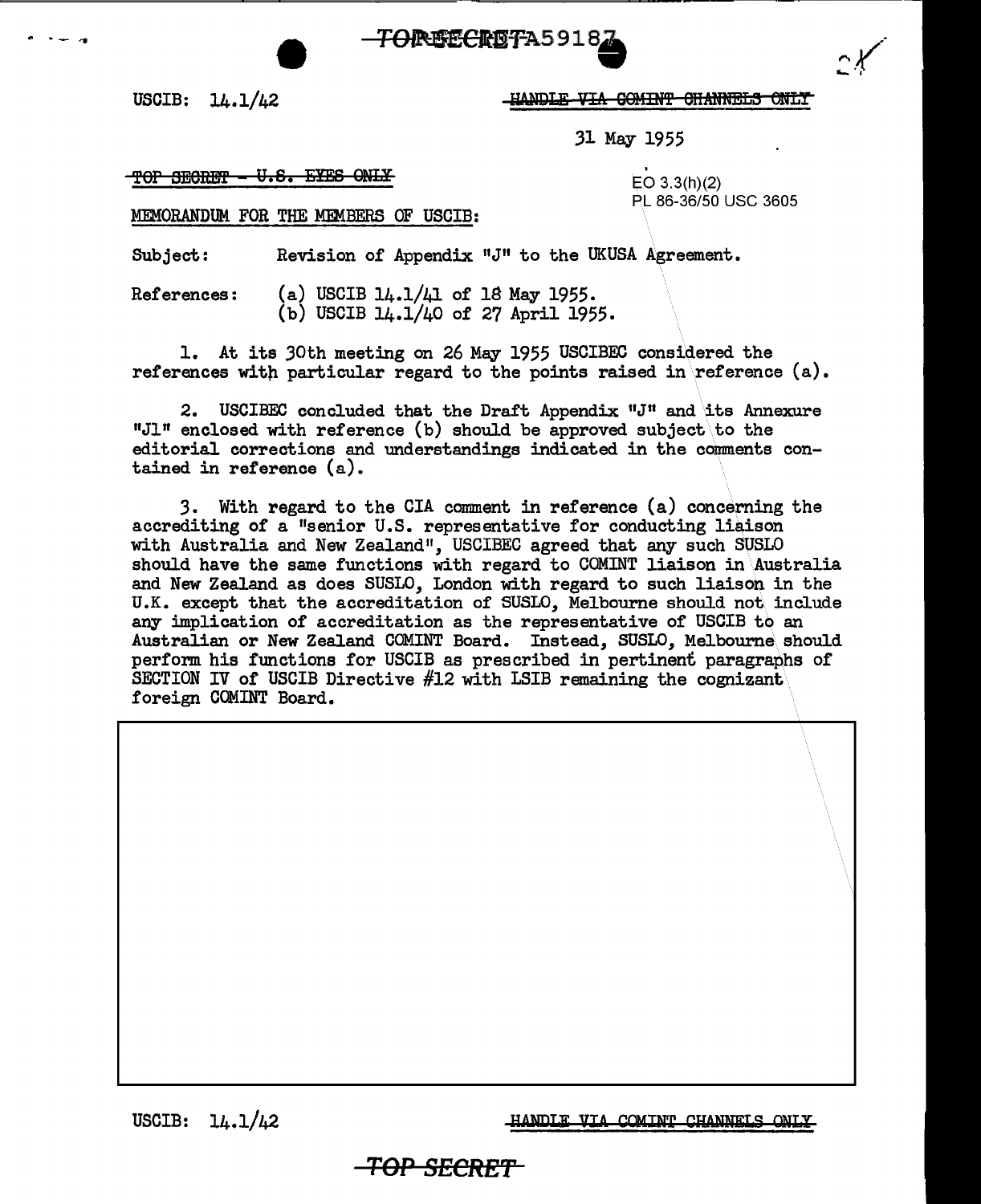

USCIB: 14.1/42

. .

TOP SECRET - U.S. EYES ONLY

Subject: Revision of Appendix " $J<sup>II</sup>$  to the UKUSA Agreement.

5. Accordingly, the enclosed draft memo for the Secretary, ISIB is included as representing the Executive Secretary's concept of a suitable reply to LSIB embodying the above recommendations of USCIBEC.

6. If there is no objection to the above decision of USCIBEC and to the enclosure herewith by Friday, 10 June 1955, they will be considered approved by USCIB.

**Acting Execut** é Secretary, USCIB

Enclosure a/s

USCIB: 14.1/42

 $-2 -$ 

**TOP SECRET**